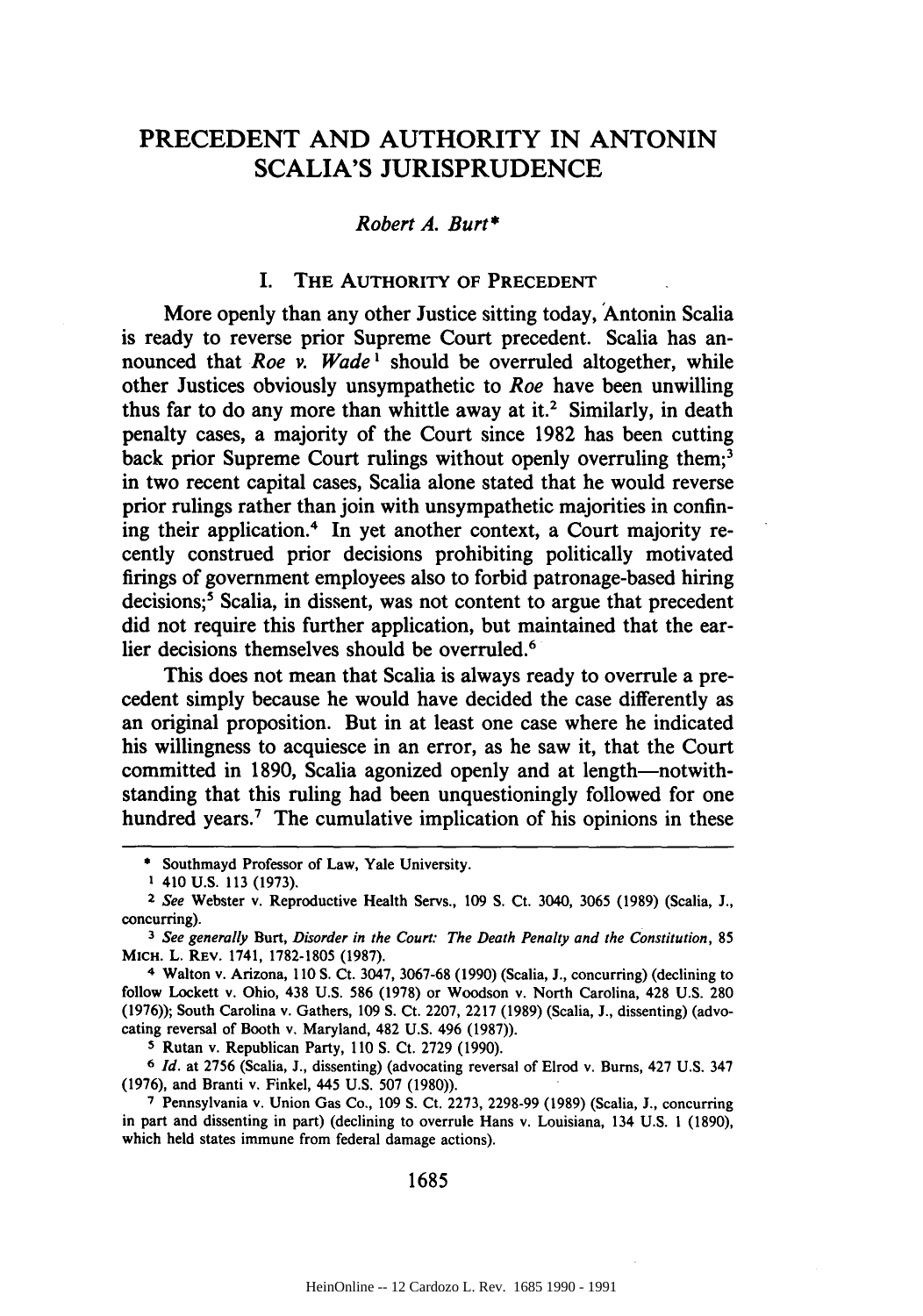cases is that Scalia does not honor precedent as such. Prior rulings command Scalia's respect primarily when he sees independent reasons that would lead him to decide the case the same way if it first appeared before him today. **If** the precedent cannot be justified on this independent basis, there is a presumption—apparently strong though rebuttable-for discarding it.

At first glance, it might seem that Scalia could rely on distinguished precedent for this agnostic view of precedent. His attitude seems reminiscent of Oliver Wendell Holmes's famous aphorism that **"[i]t** is revolting to have no better reason for a rule of law than that so it was laid down in the time of Henry IV."<sup>8</sup> Scalia might also claim kinship with Justice Brandeis's observation that, although "[s]tare decisis is usually the wise policy, because in most matters it is more important that the applicable rule of law be settled than that it be settled right," this policy does not hold for constitutional law specifically because "correction through legislative action is practically impossible" and the Court accordingly should follow "the lessons of experience and the force of better reasoning."<sup>9</sup> There is, moreover, strong practical precedent for reopening past precedents in constitutional adjudication on which Scalia is also entitled to rely, in the wholesale reversal of constitutional doctrine carried out **by** Franklin Roosevelt's Justices. Scalia did indeed allude to this precedent in one of his recent opinions, citing the arch-liberal Justice Douglas in support of re-examining past rulings<sup>10</sup> and noting that "[o]verrulings of precedent rarely occur without a change in the Court's personnel.""

There is, however, a distinctive element in Scalia's attitude toward judicial precedent that sharply differentiates it from these other agnostic views. When Brandeis urged re-examination of past constitutional decisions, he relied on the premise "that the process of trial and error, so fruitful in the physical sciences, is appropriate also in the judicial function."<sup>12</sup> Brandeis also stated that prior decisions

not only may... have been rendered upon an inadequate presentation of then existing conditions, but the conditions may have changed meanwhile [and m]oreover, the judgment of the court in the earlier decision may have been influenced **by** prevailing views

**<sup>8 0.</sup>** W. **HOLMES,** *The Path of the Law,* in **COLLECTED LEGAL PAPERS 167, 187 (1920).**

**<sup>9</sup>** Burnet v. Coronado Oil **&** Gas Co., 285 U.S. **393,** 407-08 **(1932)** (Brandeis, **J.,** dissenting) (footnote omitted).

*<sup>10</sup>Gathers,* **109 S.** Ct. at 2218 (Scalia, **J.,** dissenting) (citing Douglas, *Stare Decisis, 49* **COLUM.** L. **REV. 735, 736** (1949)).

*<sup>11</sup>Id.* at **2217.**

*<sup>12</sup> Burnet,* 285 U.S. at 408 (Brandeis, **J.,** dissenting).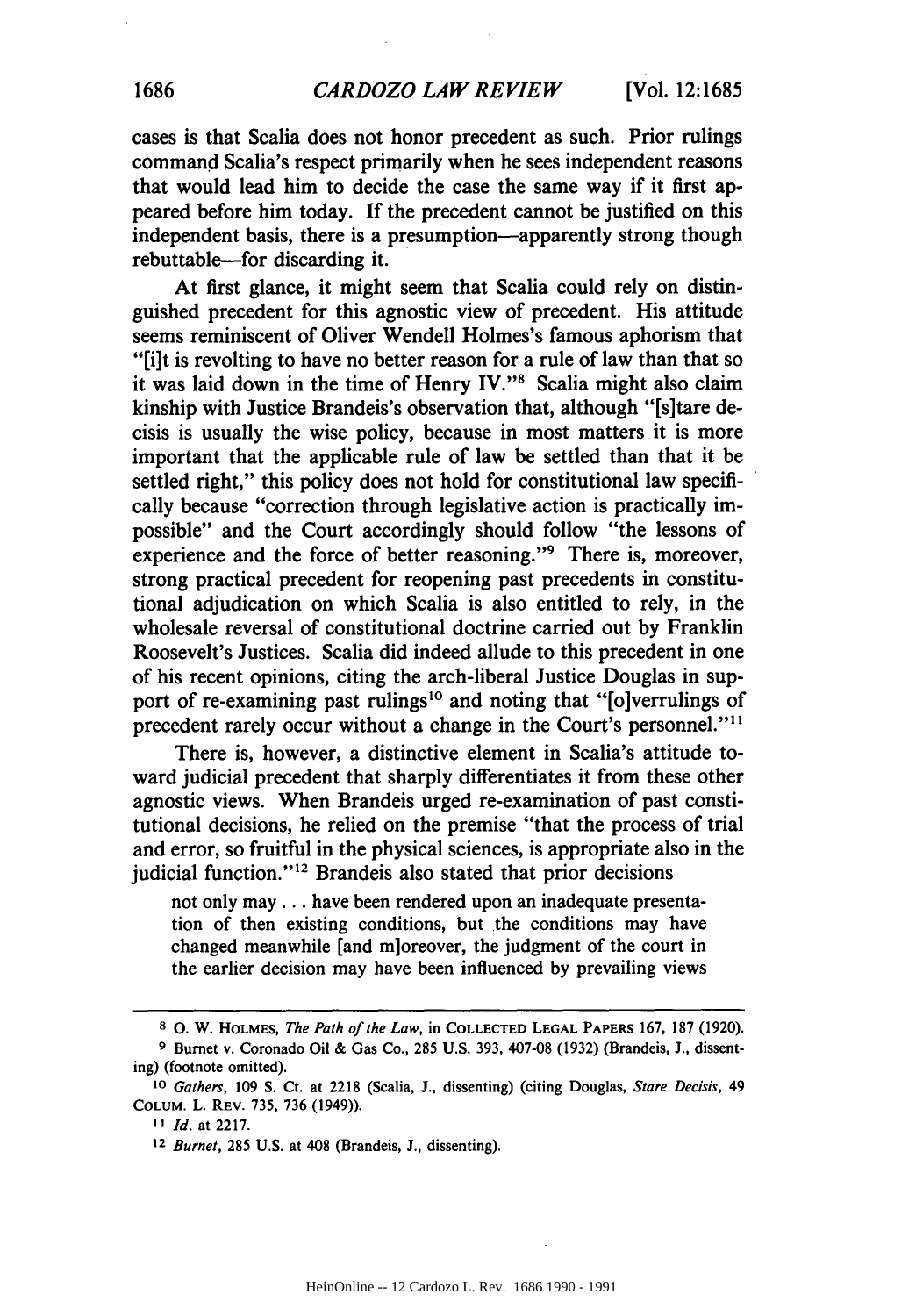as to economic or social policy which have since been abandoned.<sup>13</sup>

Holmes similarly held an evolutionary conception of the "path of the law" generally. But for Scalia this conception, at least in constitutional adjudication, is an anathema. Scalia emphatically rejects the proposition that "interpretation [of the Constitution] must change from age to age"<sup>14</sup> and that the proper function of the Supreme Court is "to apply current societal values" in constitutional adjudication.<sup>15</sup>

Scalia's approach to precedent is inextricably linked to his insistence on original intent as the only legitimate source of constitutional authority. In a recent law school lecture, Scalia acknowledged the inherent difficulties of accurately reconstructing the intentions of long-dead legislators and applying those intentions in the context of radically different (and unforeseen) social circumstances.<sup>16</sup> Nonetheless, he concluded, for all its "practical defects," originalism was the preferable commitment for a judge. "[T]he main danger in judicial interpretation of the Constitution," he said, "is that judges will mistake their own predilections for the law. Avoiding this error is the hardest part of being a conscientious judge. . **.** . Nonoriginalism, which under one or another formulation invokes 'fundamental values' as the touchstone of constitutionality, plays precisely to this weakness."<sup>17</sup> Scalia accordingly discounts precedent not, as Brandeis suggested, in order to free judges "to follow the lessons of experience" but because past precedent is merely judge-talk and not necessarily law, as he sees it.

Scalia's view of precedent thus hinges on his conception of what deserves the encomium of "law." In another recent lecture,<sup>18</sup> Scalia distinguished between "personal rule" and the "rule of law." Borrowing a formulation from Aristotle, he stated that law as such must "fram[e] general rules for all contingencies" and that rules which permit considerable case-by-case discretion in their application, while sometimes necessary, are "a regrettable concession of defeat-an acknowledgment that we have passed the point where 'law,' properly speaking, has any further application." $\mathbf{P}$ <sup>9</sup> Throughout this lecture, Scalia developed an instrumental justification for this conception of law: that it alone provided both the reality and appearance of equal

**<sup>13</sup>***Id.* at 412 (citation and footnote omitted).

<sup>14</sup> Scalia, *Originalism: The Lesser Evil,* **57** U. **CIN.** L. REV. 849, **853** (1989).

**<sup>15</sup>***Id.* at 854.

**<sup>16</sup>***Id.* at 856-57.

**<sup>17</sup>***Id.* at 863.

<sup>&</sup>lt;sup>18</sup> Scalia, *The Rule of Law as a Law of Rules*, 56 U. CHI. L. REV. 1175 (1989).

**<sup>19</sup>** *Id.* at 1182.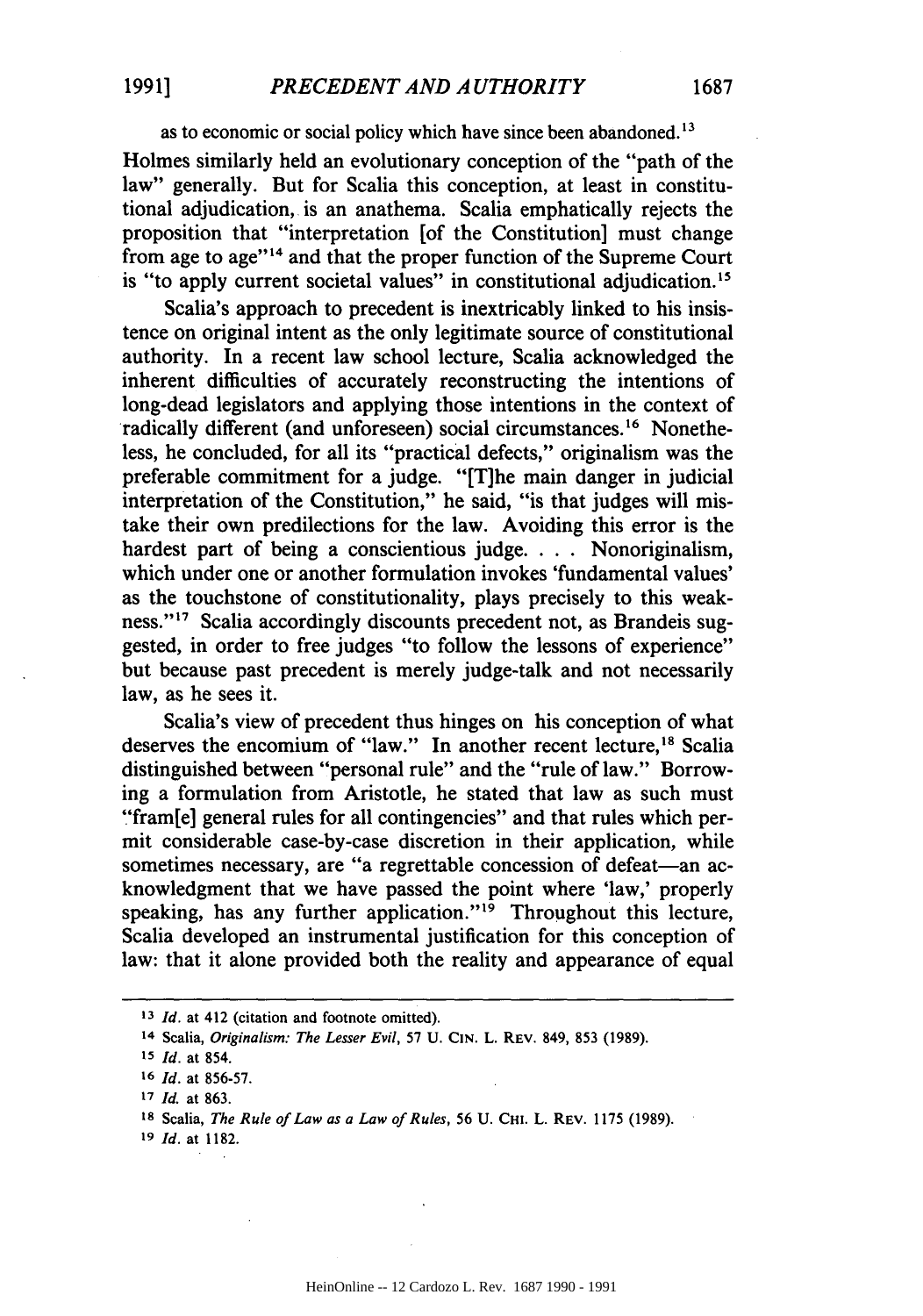treatment,<sup>20</sup> assured predictability in application,<sup>21</sup> guarded against judicial arbitrariness, and promoted judicial courage in unpopular decisions when judges "can stand behind the solid shield of a firm, clear principle enunciated in earlier cases."<sup>22</sup> On its face, this last observation seems to stand in some tension with Scalia's own professed willingness to overrule past precedents. Indeed, Scalia seemed to praise rigid adherence to precedent for the same instrumental reason that he embraced rules of high, exceptionless generality. "[W]hen, in writing for the majority of the Court," Scalia said,

I adopt a general rule, . . . I not only constrain lower courts, I constrain myself as well. If the next case should have such different facts that my political or policy preferences regarding the outcome are quite the opposite, I will be unable to indulge those preferences; **I** have committed myself to the governing principle.  $\ldots$  Only by announcing rules do we hedge ourselves in.<sup>23</sup>

This is the same justification Scalia advanced for his commitment to originalism in constitutional interpretation, and the conjunction points to an ironic twist in Scalia's view of precedent. Scalia is prepared to overrule more constitutional precedents more openly and more quickly than his colleagues on the Court—but only for today, only to construct a better future which would constrain him and all other Justices. Scalia's overruling enterprise is not based on the agnostic premise that contemporary judges should be free from the dead hand of the past. Scalia's mission is to reformulate constitutional law, by overruling contrary precedents which permit judges to rely on an evolving conception of "fundamental values," to ensure that judges must submit to this hoary grip.

Scalia thus seems to speak of precedent with a forked tongue: he must overrule a raft of past judicial decisions in order to establish a regime in which past precedents will be faithfully and rigidly followed. There is, however, clear consistency in his position. Scalia claims that the truly applicable past precedent—the original intent of the constitutional authors-binds him just as he wishes others to be bound. He does not see himself as exercising freedom in choosing to overrule erroneous judicial decisions; he claims merely that in these prior cases, judges wrongfully gave themselves freedom to depart from textual commands, and that he and they are obliged to return to original meaning and not to stray again.

<sup>20</sup> *Id.* at 1178.

<sup>21</sup> Id. at 1179.

<sup>22</sup> Id. at 1180.

**<sup>23</sup>** Id. at 1179-80.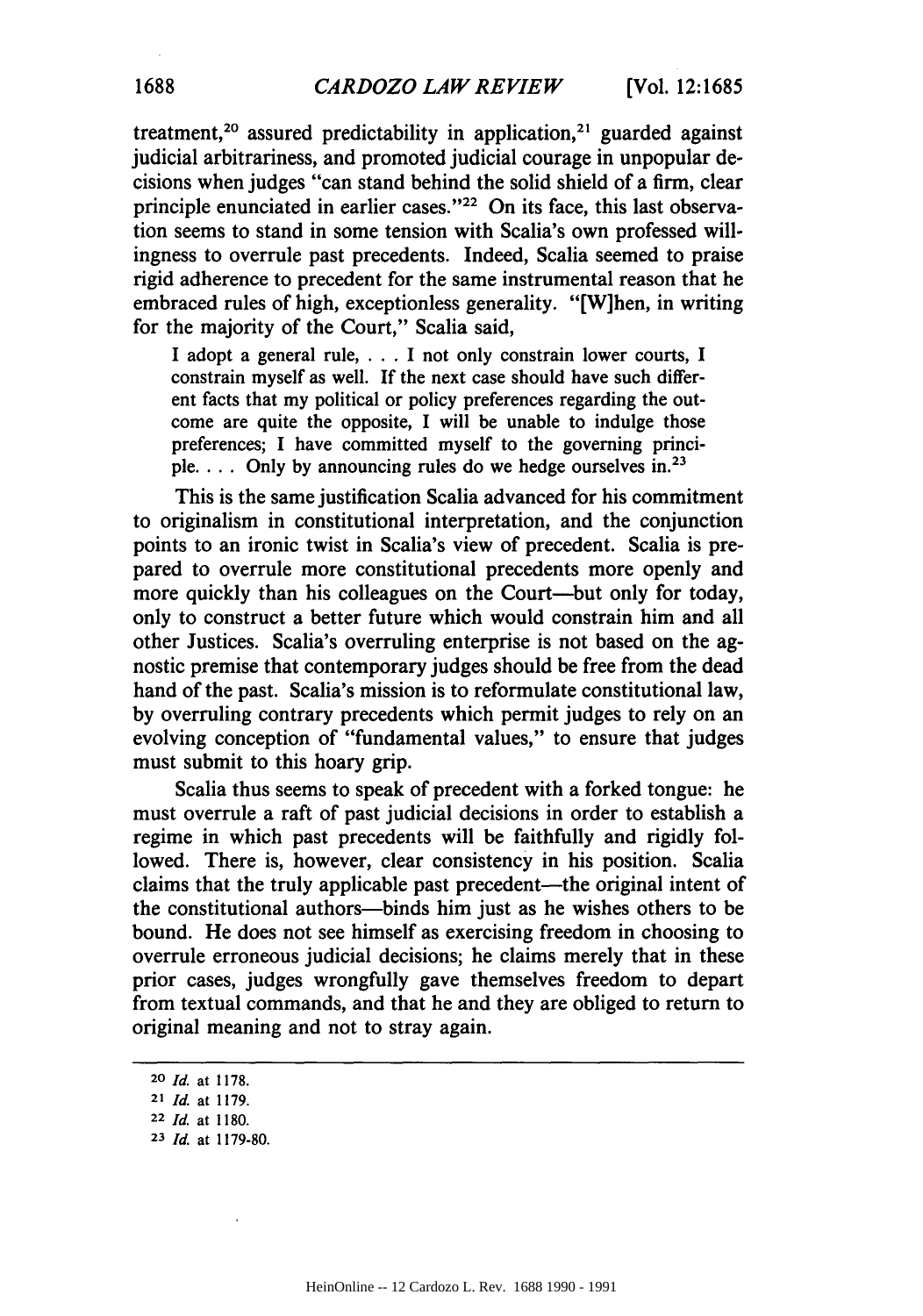In Scalia's view of the binding force of precedent, judicial opinions as such count for virtually nothing in constitutional law. If a judge has correctly construed the document's original intent, this opinion is worth respect; if not, then not (unless the judge's error has become too deeply entrenched in practice—repeated too often, relied upon too extensively—to correct without substantial disruptions).

There are many different bases for quarrelling with this view of precedent. In one sense, Scalia's view is nothing more than a restatement of his commitment to a constitutional jurisprudence of originalism, and there is an extensive literature critiquing originalism from at least two perspectives. First, there is the hermeneutical objection that the very process of recapturing the "original intent" of past lawgivers inevitably involves reinterpretations rather than simple faithful reproductions of the past.<sup>24</sup> Second, even if it is possible to read long-dead lawgivers "in their own terms" rather than in some complex admixture of their terms and ours, the originalist argument can be turned on its head by demonstrating that the original lawgivers intended us to take their words merely as starting points for evolutionary constructions. The open-textured language of the Constitution-"equal protection of the laws,"<sup>25</sup> "Privileges and Immunities of citizens,"<sup>26</sup> "a Republican Form of Government,"<sup>27</sup> "freedom of speech, or of the press"<sup>28</sup>—surely suggests that the authors originally intended that their successors should not be bound by their original understanding of these terms.29

Scalia and his fellow originalists have rejoinders to these objections, but in this essay I do not propose to debate the merits of constitutional originalism. I want instead to identify the general conception of social authority that follows from Scalia's view of precedent and his conjunctive commitment to originalism. Once his underlying correla-

<sup>24</sup> For an elegant statement of this objection, see Post, *Theories of Constitutional Interpretation,* **30 REPRESENTATIONS 13 (1990):**

**While** historical interpretation seemingly presents itself as a self-denying submission to the identity of past ratifiers, closer analysis reveals that that identity is authoritative only insofar as we can be persuaded to adopt it as our own.... [T]he authority of the Constitution ceases to stand apart from the processes of its interpretation. That authority does not flow from the antecedent nature of the Constitution, but rather from the particular relationship we have forged with the Constitution.

*Id.* at **29.**

**<sup>25</sup> U.S. CONST.** amend. XIV, § **1.**

**<sup>26</sup> Id.** art. IV, § 2; *see also id.* amend. XIV, § **1.**

**<sup>27</sup>** *Id.* art. IV, § 4.

**<sup>28</sup>***Id.* amend. I.

**<sup>29</sup>** For a persuasive statement of this paradoxical position, see Powell, *The Original Understanding of Original Intent,* **98 HARV.** L. **REV. 885 (1985).**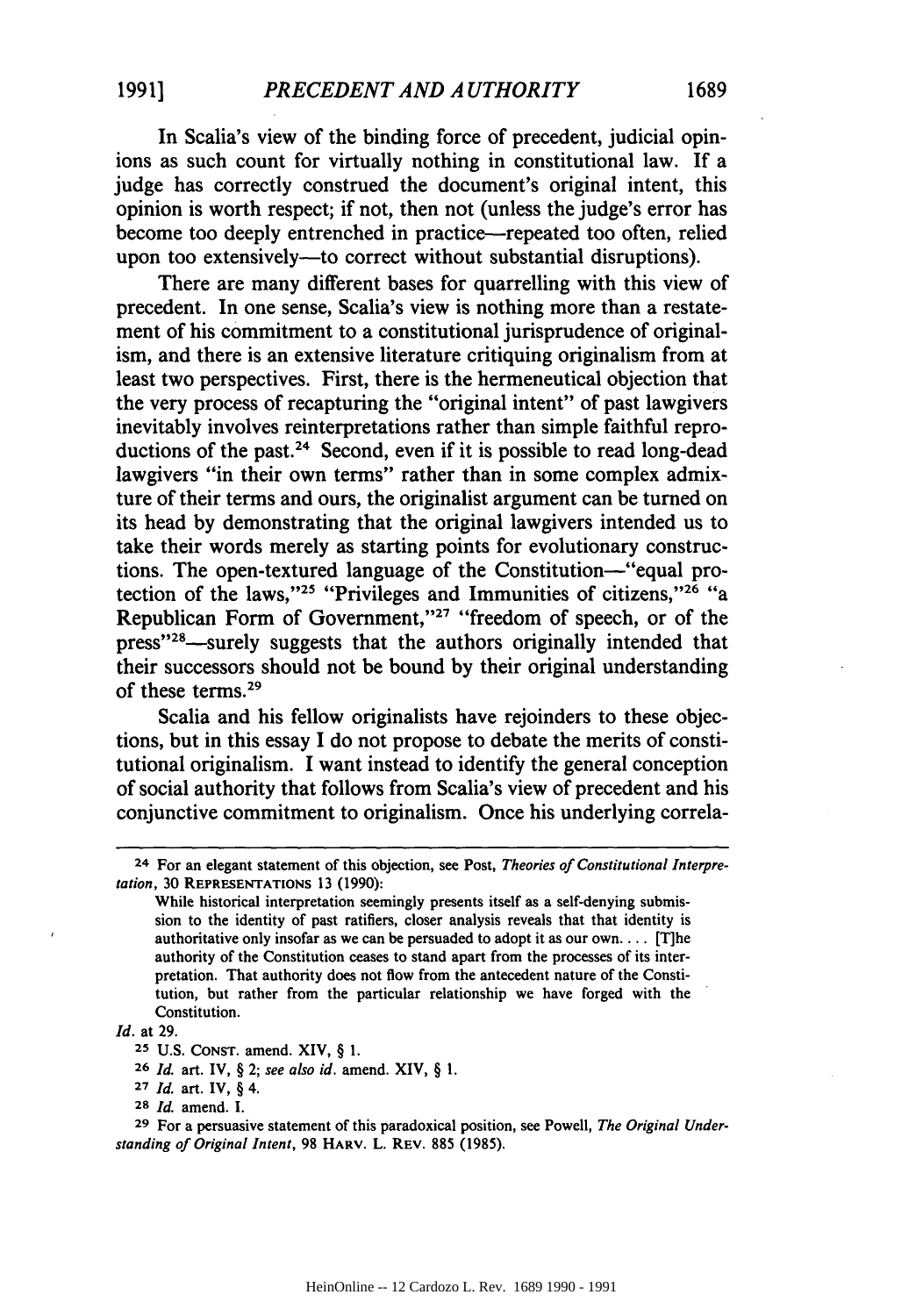tive conception of social authority is clear, it will be easier to evaluate his attitude toward the binding authority of judicial precedent in constitutional law.

### II. Two **CONCEPTIONS OF PRECEDENT AND AUTHORITY**

To identify the differing underlying conceptions of social authority that accompany different views of judicial precedent, it is helpful to distinguish between two ways of comprehending the past: an "inclusively exegetical" and a "selectively authoritative" understanding. The inclusive understanding is inclined to view the contribution of past to present as seamlessly cumulative, and accordingly it gives equal weight to the contributions of and contemporary obligations toward successive past generations. The selective understanding, in contrast, insists **on** clear hierarchical rankings to award much more definitive respect to some past generations and events than to others. This is not to say that the inclusive understanding views all past events as possessing identical contemporary significance (so that Shakespeare and Neil Simon deserve the same stature as cultural icons, or that among the ancient Greek city-states the political experience and thought of Athenians and Spartans have equal importance for us today). But the inclusive understanding insists far less than the selective understanding on an explicit, hierarchically arrayed canon of a respect-worthy past or of definitive rules for admission to canonical status.

The distinction between these two understandings of the past is perhaps best described as a difference in mood. The inclusive understanding approaches the past with open receptivity-more as a consultation with and meditation about precedent. The selective understanding scans the past with a narrower focus and, in particular, with an eye toward using the past to extract definitively authoritative rules in order to resolve specific contemporary questions.

The correlative conceptions of authority that follow from these two perspectives can most easily be grasped **by** exploring analogous interpretive practice in religious thought. In religious interpretive practice, there is a clear difference between those who believe that God is still directly accessible and those who believe He no longer speaks to us but that His will and His meaning can only be approached indirectly through elaborate exegetical commentary on the ancient texts. Practitioners of the exegetical method are invariably less certain and more open to debate about God's meaning than those who believe that God still speaks to us as He did in the days of prophecy and revelation. Moreover, for those who believe that God re-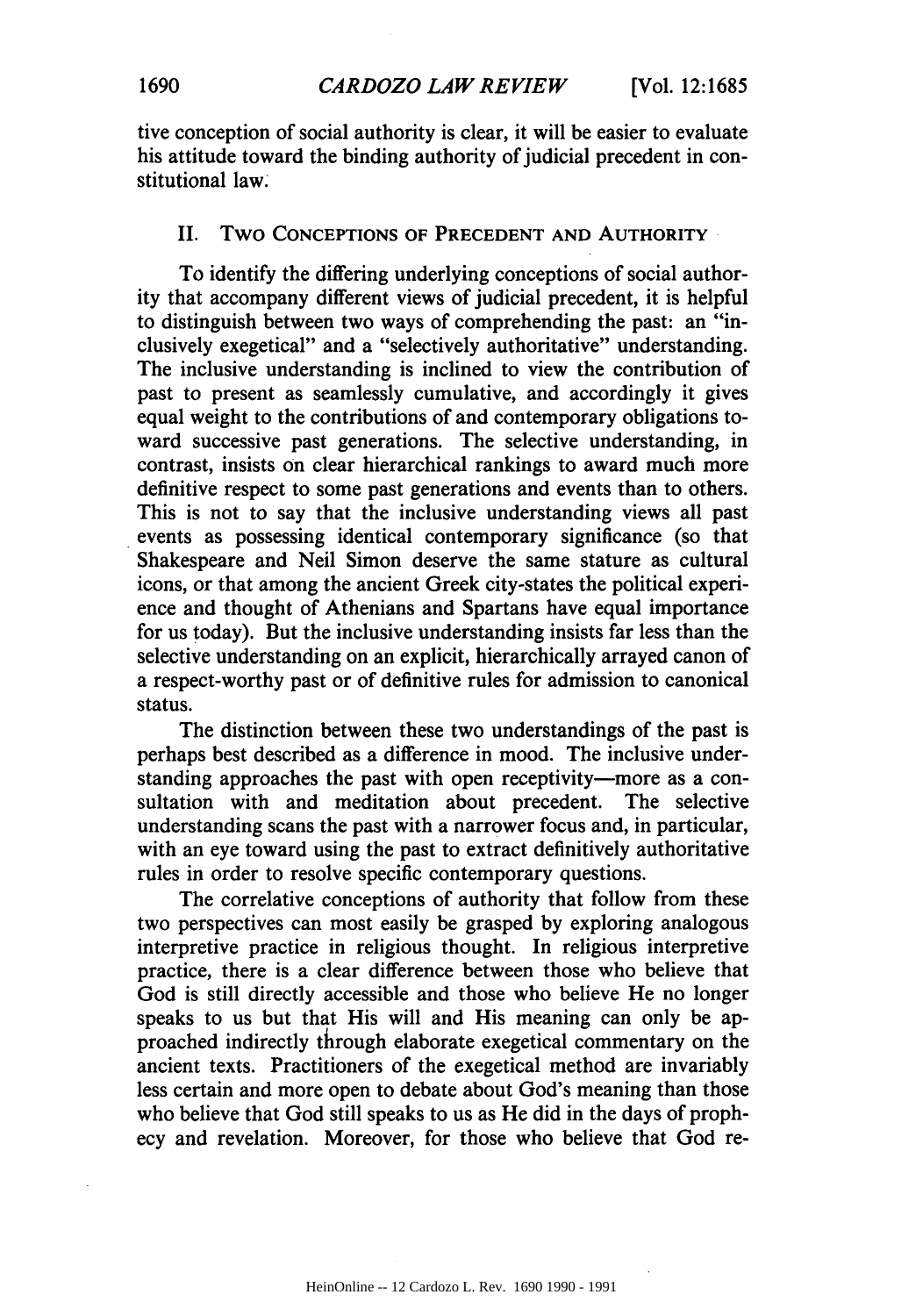mains directly accessible today, there is no reason to give any special weight to others in past times who have offered their interpretations of His word; if the source of Divine Authority is directly available and speaks on His own account, why then listen to His imperfect intermediaries? In contrast, the practitioners of exegesis who no longer imagine the possibility of direct access to God but approach Him only through interpretation of ancient and sparse texts are much more attentive to and respectful of past interpreters, and to the variety of and conflicts in the accumulated interpretations, of His will.<sup>30</sup>

The exegetical mode-what **I** have called the inclusive understanding of past precedent-is thus a self-consciously collaborative enterprise; and this collaboration works from an essentially egalitarian premise, both among present-day interpreters and between present-day and past interpreters. Because God no longer directly speaks to anyone, that is, there is no ideological basis for any single interpreter to claim special status as God's anointed prophet. The same texts are available to everyone and the claim for special erudition or agility in interpreting these texts must rest on persuasion, not on apodictic assertions of self-evidently authoritative Divine sanction.<sup>31</sup>

**<sup>31</sup>**This is the lesson of one of the most famous passages in the Talmud, regarding the dispute in which a majority of the sages determined the oven of Akhnai to be subject to impurity according to *Halakhah,* the religious law. Rabbi Eliezer ben Hyrkanos disagreed with this conclusion, however; as the Talmud relates,

On that day Rabbi Eliezer brought forward all the arguments in the world, but they were not accepted. He said to them: "If the *Halakhah* ... agrees with me, let this carob tree prove it." Thereupon the carob tree was uprooted a hundred cubits from its place; some say, four hundred cubits. They replied: "No proof may be brought from a carob tree." Then he said: **"If** the *Halakhah* agrees with me, let this stream of water prove it." Thereupon the stream of water flowed backwards. They replied: "No proof may be brought from a stream of water." Then he said: "If the *Halakhah* agrees with me, let the walls of the schoolhouse prove it." Thereupon the walls of the schoolhouse began to totter. But Rabbi Joshua rebuked them and said: "When scholars are engaged in *halakhic* dispute, what concern is it of yours?" Thus the walls did not topple, in honor of Rabbi Joshua, but neither did they return to their upright position, in honor of Rabbi Eliezer; still today they stand inclined. Then he said: "If the *Halakhah* agrees with me, let it be

**<sup>30</sup>** In his richly provocative work on analogies between religious and constitutional interpretative traditions, Sanford Levinson has juxtaposed Protestant and Catholic practices as corresponding to differential reliance on original texts or on those texts only as refined through accumulated traditions of interpretations, and to different approaches toward the role of un mediated individuals or an intermediate priestly caste as authorized interpreters of text and tradition. *See* **S.** LEVINSON, **CONSTITUTIONAL** FAITH (1988). Levinson's categorization of the two religions in these dimensions are more useful as heuristic devices than as complete accounts of Protestantism or Catholicism as such. George Kannar has shown how Justice Scalia's reliance on constitutional originalism-which Levinson would categorize as Protestant in its fundamentalist impulse—corresponds to an important strand in Catholicism, in which Scalia himself was educated. *See* Kannar, *The Constitutional Catechism of Antonin Scalia,* **99** YALE L.J. **1297,** 1312-20 (1990).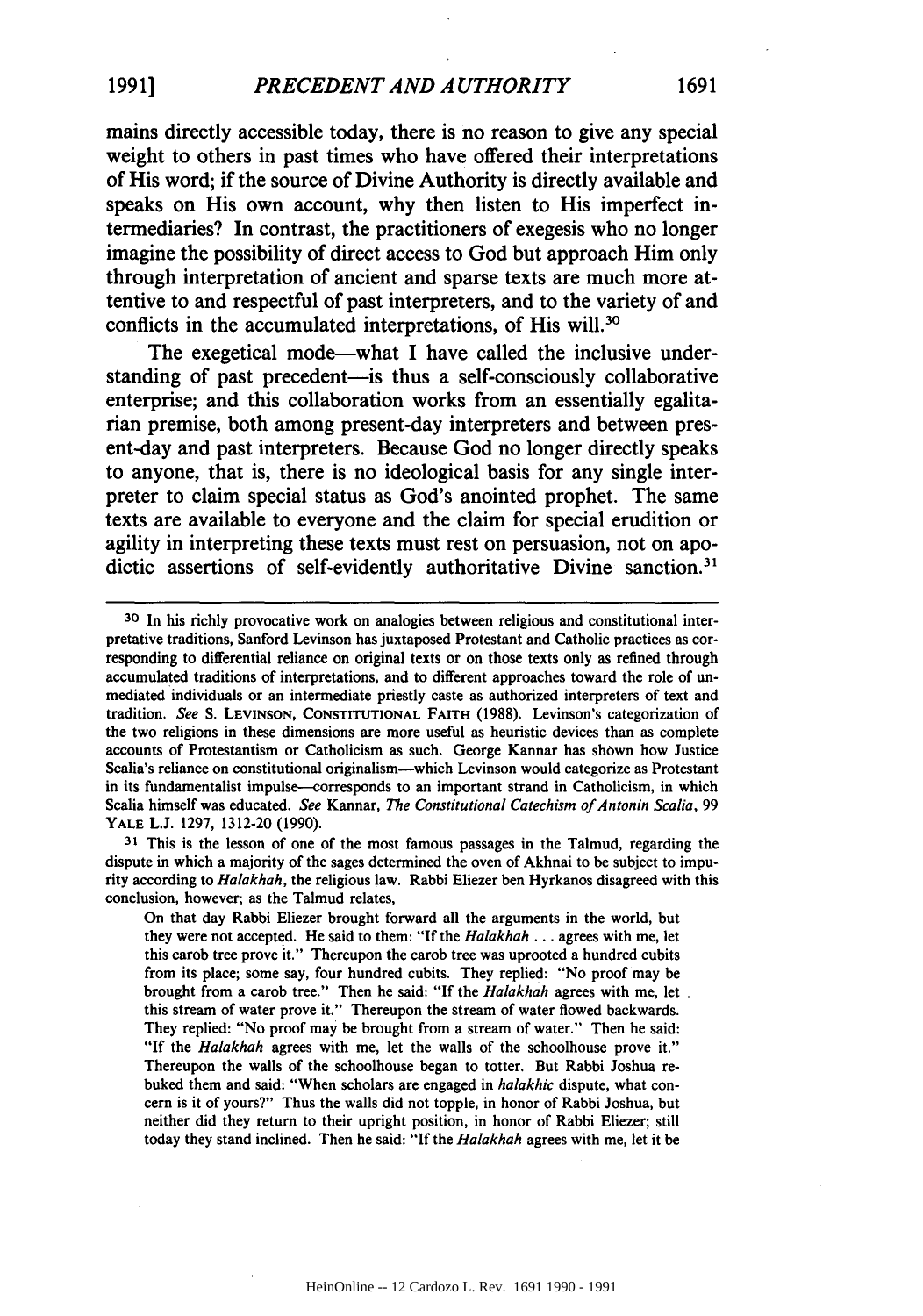What I have called the selective understanding of past precedent, in contrast, does not at all depend on a collaborative process and rejects any egalitarian implication in favor of a clear-cut hierarchical conception of social authority. This hierarchical conception is characteristically reflected in the style of discourse common to the practitioners of this interpretive perspective-a tone of certainty, an inclination toward authoritatively pronounced rules, an emphasis on clear-cut resolution of conflicting claims. $32$ 

There is also a profound difference between these two perspectives regarding the importance of past precedent. For the inclusive understanding, contemporary interpreters of the ancient texts can never wholly disregard the exegetical interpretations of past generations because contemporary interpreters can claim no specially privileged access to or authority over those texts. This does not mean that contemporary interpreters are obliged to give binding or even presumptive force to past interpretations. Past interpreters have no more authority regarding the meaning of ancient texts than contemporary interpreters. And by parity of reasoning, contemporary interpreters have no more authority over these texts than their predecessors. This is the implication of the egalitarian premise as applied to the relationship between past and present exegesis.

It might appear that the selective understanding demands greater respect for past precedent, but this understanding actually collapses the distinction between past and present. According to this perspective, the ancient texts are directly accessible to contemporary perception. This means not only that historically intermediate interpreters can be wholly ignored; it also means that the historical status of the ancient texts is irrelevant to their contemporary authority. The ancient texts record the voice of God; but since He still speaks directly

Baba Metzia 59b, *quoted in* **G. SCHOLEM, THE MESSIANIC IDEA IN** JUDAISM 291-92 (1971). **32** David Weiss Halivni presents an illuminating discussion of differing conceptions in Jewish interpretive practice, concluding that while the exegetical inclusive mode has been historically predominant, the alternative mode was more significant for some two hundred years immediately after the destruction of the second Temple, as a direct response to this traumatic dislocation. *See* **D. HALIVNI, MIDRASH, MISHNAH, AND GEMARA: THE JEWISH PREDILEC-TION FOR JUSTIFIED** LAW 54, **64-65** (1986).

proved from Heaven." Thereupon a heavenly voice was heard saying: **"Why** do you dispute with Rabbi Eliezer? The *Halakhah* always agrees with him." But Rabbi Joshua arose and said (Deut. **30:12):** "It is not in heaven." What did **he** mean **by** that? Rabbi Jeremiah replied: "The Torah has already been given at Mount Sinai [and is thus no longer in Heaven]. We pay no heed to any heavenly voice, because already at Mount Sinai You wrote in the Torah (Exod. **23:2):** 'One must incline after the majority.' " Rabbi Nathan met the prophet Elijah and asked him: "What did the Holy One, blessed be He, do in that hour?" He replied: "God smiled and said: **My** children have defeated Me, **My** children have defeated Me."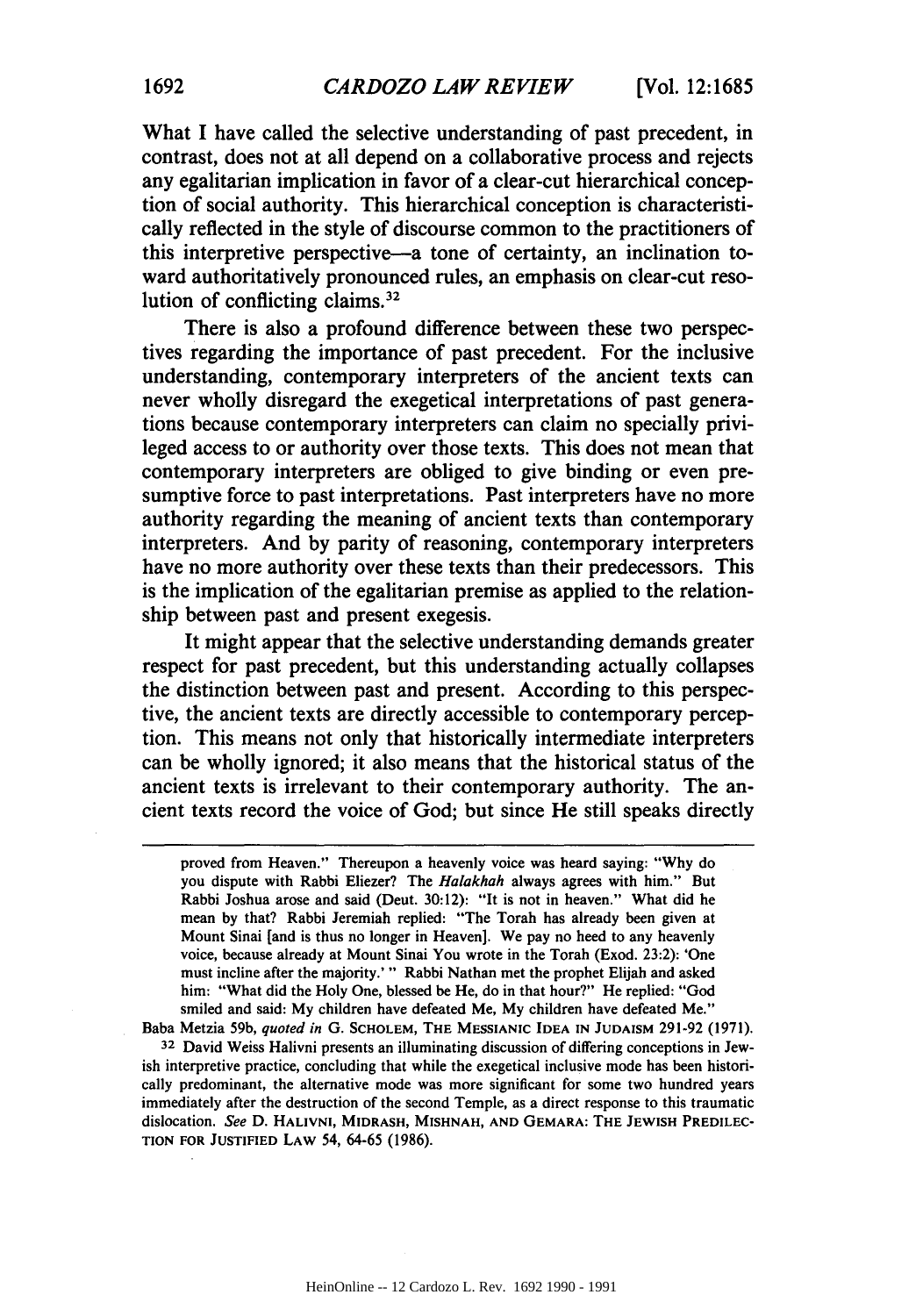to us, authority resides in His directly perceived commandatory voice, not in the texts as such nor in their historicity. God may choose not to alter or supplement His word, as it had been recorded in the ancient texts. However, within the religious exegetical tradition that exalts the "original meaning" of the ancient texts over intermediate historical interpretations, and accordingly claims the possibility of direct contemporary access to the source of this "original meaning," God's voice is still available today and He might in principle issue new commands that authoritatively displace the directives recorded in the ancient text. From this perspective, therefore, the past warrants no respect; past precedent has no binding or even persuasive force, except when prior commands are currently reiterated by the Godhead—that is, when He actively chooses today not to change what He commanded yesterday.

All of the elements that I have identified as characteristic of the selective authoritative mode in religious interpretive practice are also the central constitutive elements in Justice Scalia's approach to precedent and in his jurisprudence generally. I do not mean that Scalia commits the sacrilege of investing the founders with divine attributes. I mean that Scalia sees his relationship as a judge to the founders in essentially the same conceptual framework as those who believe in a religious context that God is directly accessible to them, and that interpretive exegesis of God's will is an unnecessary (and sacrilegious) enterprise. We can best see the linkage between this religious conception and Scalia's approach to secular constitutional law in a criticism that the Roman philosopher Seneca directed at Plato's exegetical approach to ancient laws: "I censor Plato, because he added justifications to the laws. Let the law be like the voice that reaches us from heaven. Command and do not argue. Tell me what I have to do. I do not want to learn. I want to obey."<sup>33</sup>

This is the heart of Scalia's conception of law: that in its nature, law's modality is to command, and the essence of the legal relationship is dominance/submission. This is the underlying implication of Scalia's insistence that rules of high generality, which give judges no case-by-case discretion, are alone entitled to be called "law." This is also the underlying implication of Scalia's insistence that the only source of law is in its formally inscribed texts, and that judges must not look beyond texts to discern implicit but unstated legislative motives.<sup>34</sup> This conception of law and the legal relationship is antitheti-

**<sup>33</sup>** *Quoted in* D. **HALIVNI,** *supra* note **32,** at 5.

<sup>34</sup> *See* Zeppos, *Justice Scalia's Textualism: The "New" New Legal Process,* 12 CARDOZO L. REV. 1597, 1619-20 (1991).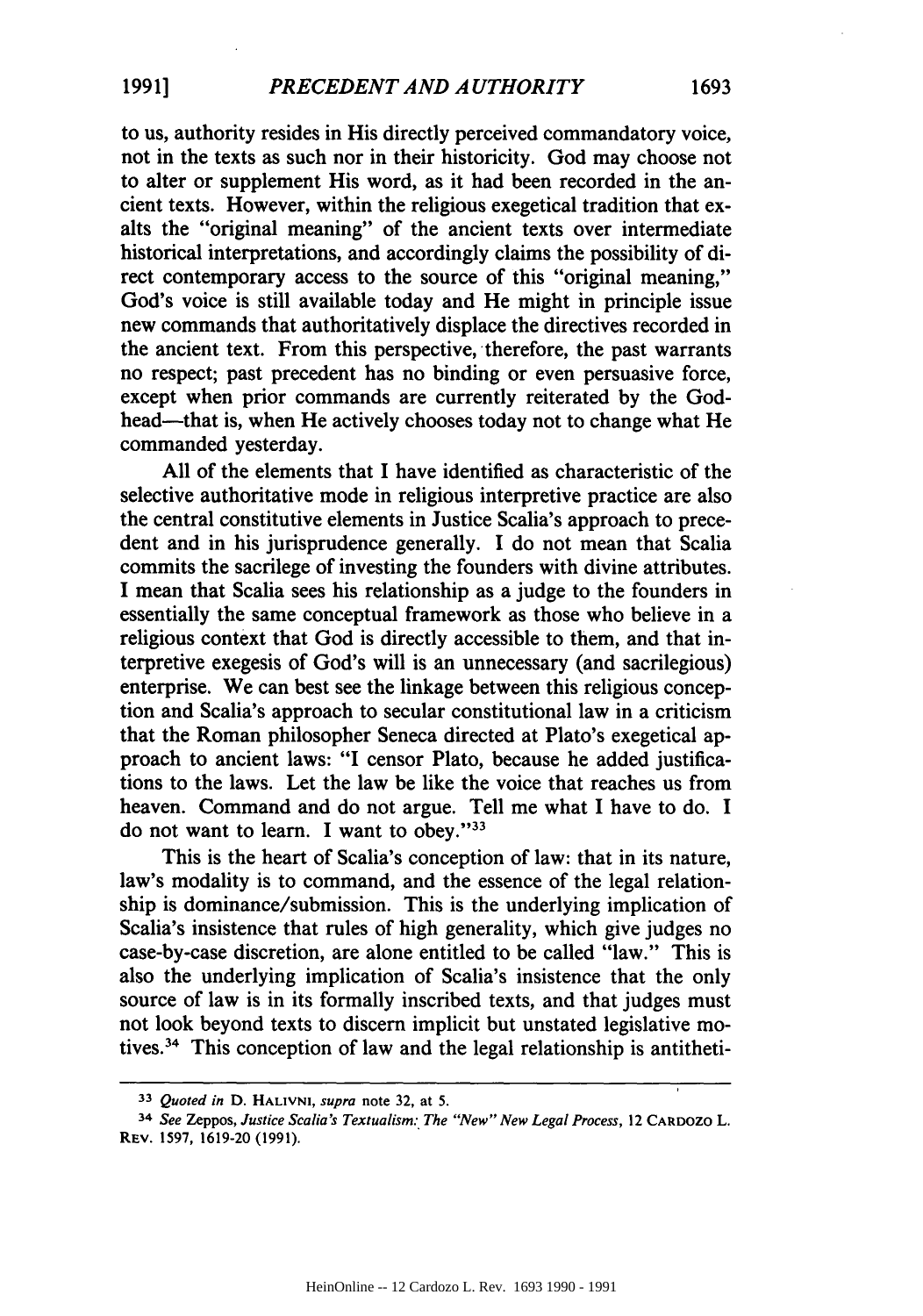$\ddot{\phantom{a}}$ 

cal to the propositions that interpreters of the law engage in a collaborative enterprise to add evolutionary glosses to the original authoritative pronouncements and that the balance of the obligation to respect and the freedom to depart from past interpretive precedents derives from an egalitarian relationship between successive generations of interpreters. These propositions depend on a radically different conception of law, in which law's modality is to solicit consent and the essence of the legal relationship is mutually acknowledged equality. The inclusive exegetical understanding of precedent follows from this consensual, egalitarian conception; the Scalian, selective understanding of precedent follows from the commandatory, hierarchically authoritarian conception of law.

I have no difficulty in identifying my own preference between these two conceptions of law; nonetheless, I am constrained by my preference for the consensual, egalitarian conception against apodictically presenting this preference as if it were self-evidently correct. For those who are not persuaded of its correctness, this is neither the place nor the time to carry the conversation further. It is enough for my present purpose of evaluating Justice Scalia's conception of judicial precedent to show that his view is inextricably linked to a constellation of attitudes toward law and the legal process, and that if you adopt his view of precedent, his entire conceptual family comes with it. It is enough for the moment, and it is consistent with my own conception of legitimate social authority, to alert you to this implication of his view of precedent, and to leave the choice to you.

## **III. THE INTRINSIC AUTHORITY OF THE PAST**

One additional aspect of Scalia's conception of precedent amplifies the full dimensions of. the choice he has made. This aspect has been identified **by** my colleague Anthony Kronman in his recent article devoted to the proposition that tradition has intrinsic value and authority.<sup>35</sup> Justice Scalia rejects this view; his commitment to the original intent of the authors of the constitutional text is not based on respect for the authors' ancestral status but on the positivist premise that their text was ratified **by** the requisite constitutional formalities and therefore binds us all. From this perspective, any contemporary constitutional amendment enacted **by** the requisite formalities and aggregated super-majority votes of Congress and the states-including a wholesale reformulation of, say, the Bill of Rights or even the entire constitutional document-would be equally entitled to respect. This

**<sup>35</sup>** Kronman, *Precedent and Tradition,* 99 YALE **L.J.** 1029 (1990).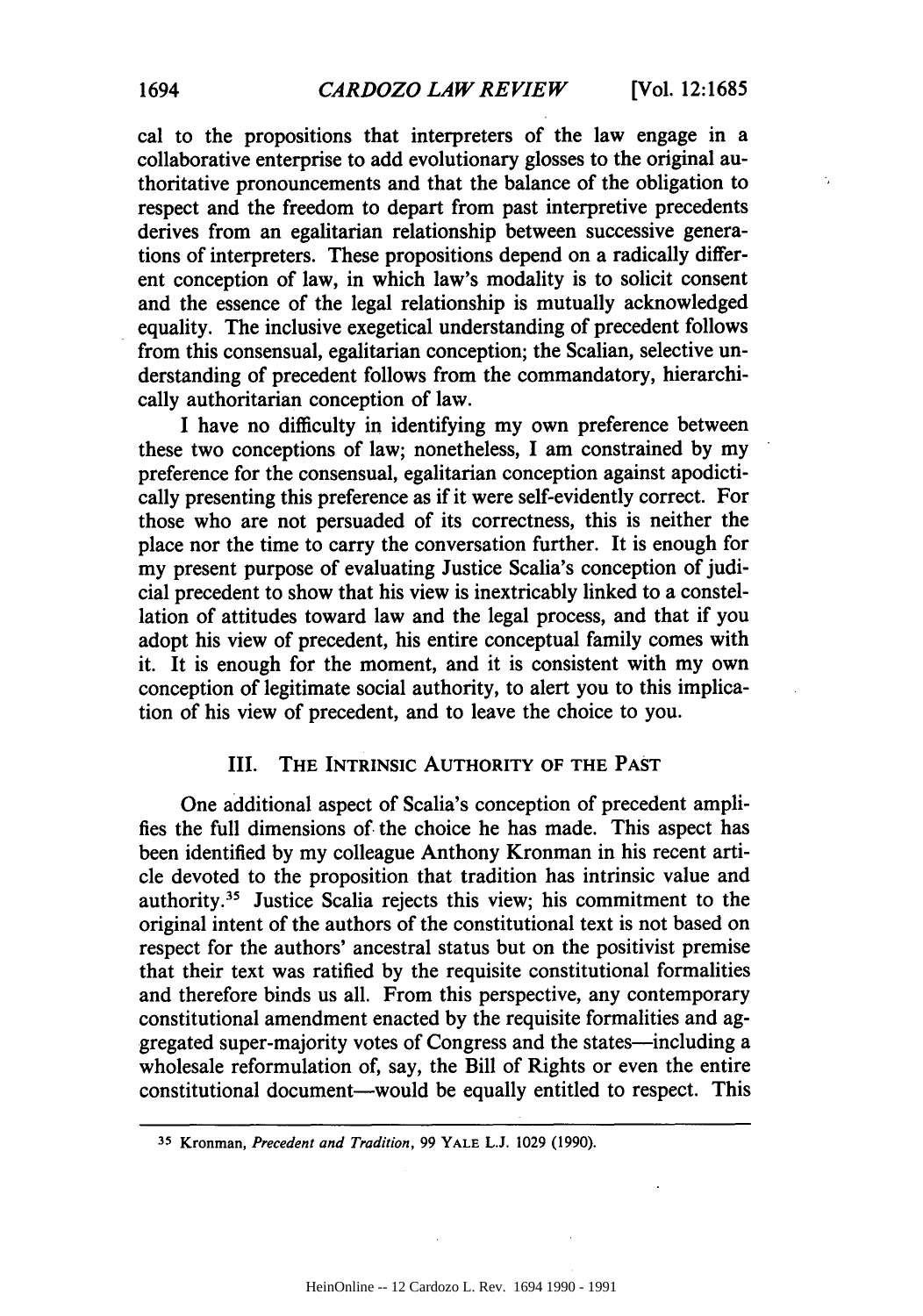is not to say that Scalia advocates repealing the Bill of Rights or shredding the constitutional structure generally. Because the terms of his jurisprudence give no independent weight either to tradition or to equality, however, there is no basis for a claim that a contemporary super-majority should abstain from such action either because the tradition of the Constitution deserves respect or because egalitarianism demands respect for the contemporary vulnerable minority.

Scalia's disregard for the claims of tradition is not unique in contemporary jurisprudence. As Kronman has shown, none of the currently prevalent justifications for respecting precedent value tradition for its own sake; the conventional accounts command respect for precedent either for utilitarian reasons (such as Scalia advanced regarding predictability and judicial credibility) or for deontological reasons (such as Scalia advanced regarding litigants' rights to equal treatment in the outcome of like cases). These justifications, Kronman notes, arise from "a timeless point of view" in which the past has no "inherent meaning or authority of [its] own."<sup>36</sup> Kronman maintains that this is a mistake and he draws on Edmund Burke to demonstrate the moral claim that the past exerts on the present. Kronman relies on one text in particular, a famous passage from Burke's *Reflections on the Revolution in France,* which concludes,

By this unprincipled facility of changing the state as often, and as much, and in as many ways as there are floating fancies or fashions, the whole chain and continuity of the commonwealth would be broken. No one generation could link with the other. Men would become little better than the flies of a summer.<sup>37</sup>

Kronman's extended reflection on this passage-on what truly differentiates us from the "flies of a summer"-leads him to the conclusion that the accumulated, generationally transmitted "world of culture" constitutes our "unique identity as human beings" even more than our capacity for rational thought,<sup>38</sup> and that our "indebtedness" for its cultural constitution of us forms the basis of our moral obligation. "We must respect the past," Kronman concludes, "because the world of culture that we inherit from it makes us who we are."<sup>39</sup>

I have some difficulty with this specific rationale for finding intrinsic value in the past. Although I agree that our accumulated culture is important in our conception of ourselves, our human self-

**<sup>36</sup>** Id. at 1039.

**<sup>37</sup>** E. BURKE, **REFLECTIONS ON THE REVOLUTION** IN **FRANCE** 193 (C. O'Brien rev. ed. 1969), *quoted in* Kronman, *supra* note 35, at 1049.

**<sup>38</sup>** Kronman, *supra* note 35, at 1064.

*<sup>39</sup> Id.* at 1066.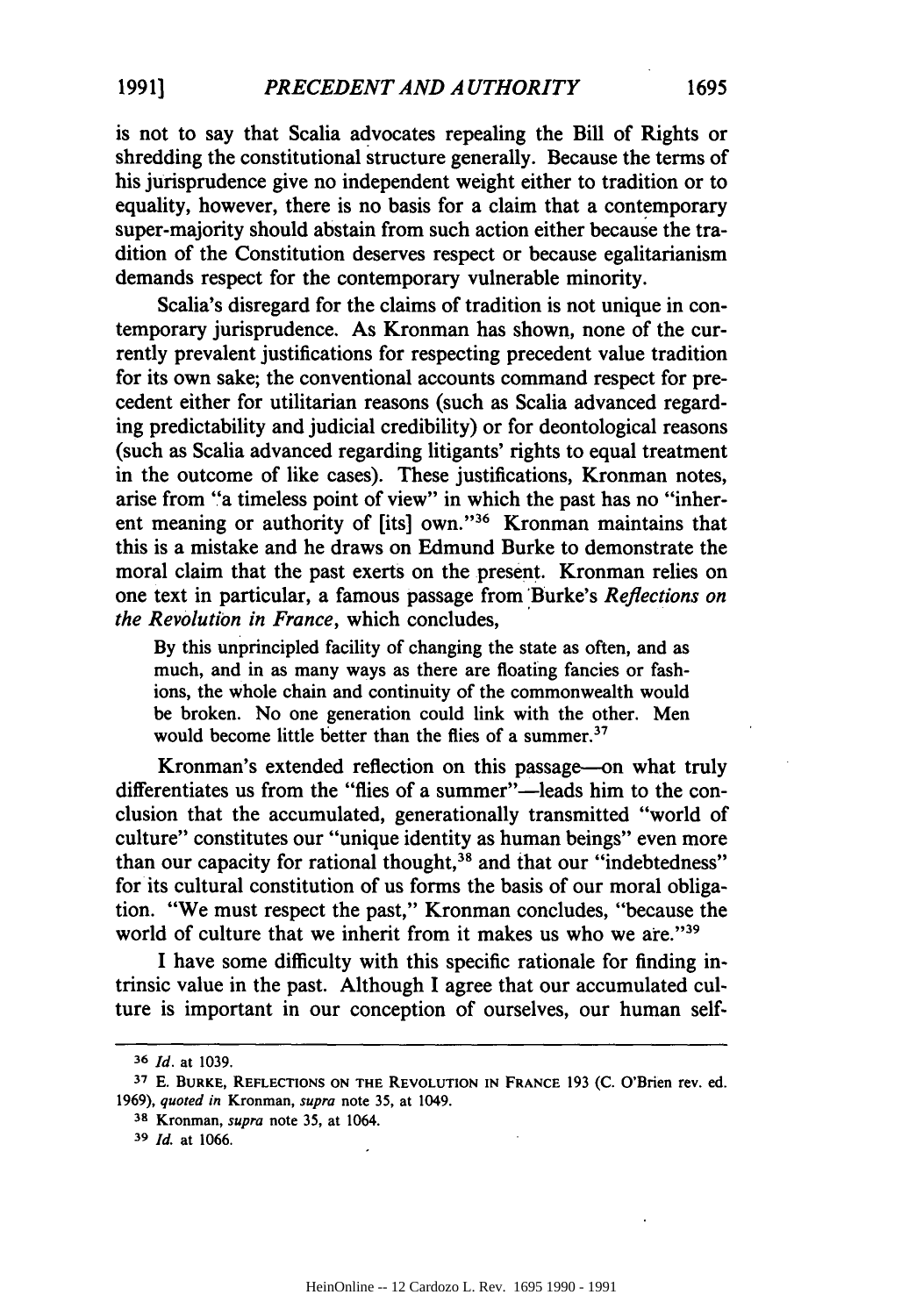conception also crucially depends on our freedom from rigid genetic determinism. To pursue the Burkean analogy, if we are not summer flies who live brief lives with no awareness or acknowledgment of our ancestors, we are also not insect drones like ants or bees who are genetically compelled merely to reproduce our predecessors and to die. It may be that this conception of human freedom is illusory; even so, the subjective belief that we are free moral agents is a cherished idealization that is itself part of our transmitted culture. Kronman's conclusion, that we are obliged to respect our cultural past because it constitutes our current identity, becomes trapped in the paradox that our cultural inheritance includes a deep-rooted belief that our distinctive human capacity is our freedom to redefine ourselves. Mark Twain articulated the classic American expression of this ideal: like Huckleberry Finn, we are free and inclined to "light out for the territories."

Though **I** am thus not persuaded **by** Kronman's specific reason for valuing tradition, my own account of the virtues of the inclusive, exegetical understanding of past precedent is consistent with and, I believe, a more adequate formulation of his basic claim that the past has intrinsic authority. Our contemporary obligation to the past does not arise because we are constituted **by** our forebearers. Instead, our obligation to the past derives from the same fundamental principle that comprises our obligation to one another among the living: our commitment to consensual relationships based on mutually acknowledged equality. This conception of equality is not a static command to treat like cases alike. The equality ideal cannot be realized in a single transaction or a series of isolated exchanges but only in an interactive relationship purposefully sustained over a course of time. It finds fullest expression in the ideal of marriage, a voluntary association pledging mutual support, for richer or poorer, in sickness and in health, a loyalty sustained even after death do us part.

This commitment stands against the impulse of the living to override any bonds with past generations or obligations toward the future simply because we are temporarily alive and strong. **A** society committed to mutually acknowledged equality among all its members cannot adequately acknowledge this commitment **by** drawing a sharp demarcation between those currently living and those dead or dying or very old, or very young or yet to be born. This does not mean that the living are obliged to subordinate themselves to these others, to submit to their oppression. It means only that we and they are obliged to respect one another equally and-when this command can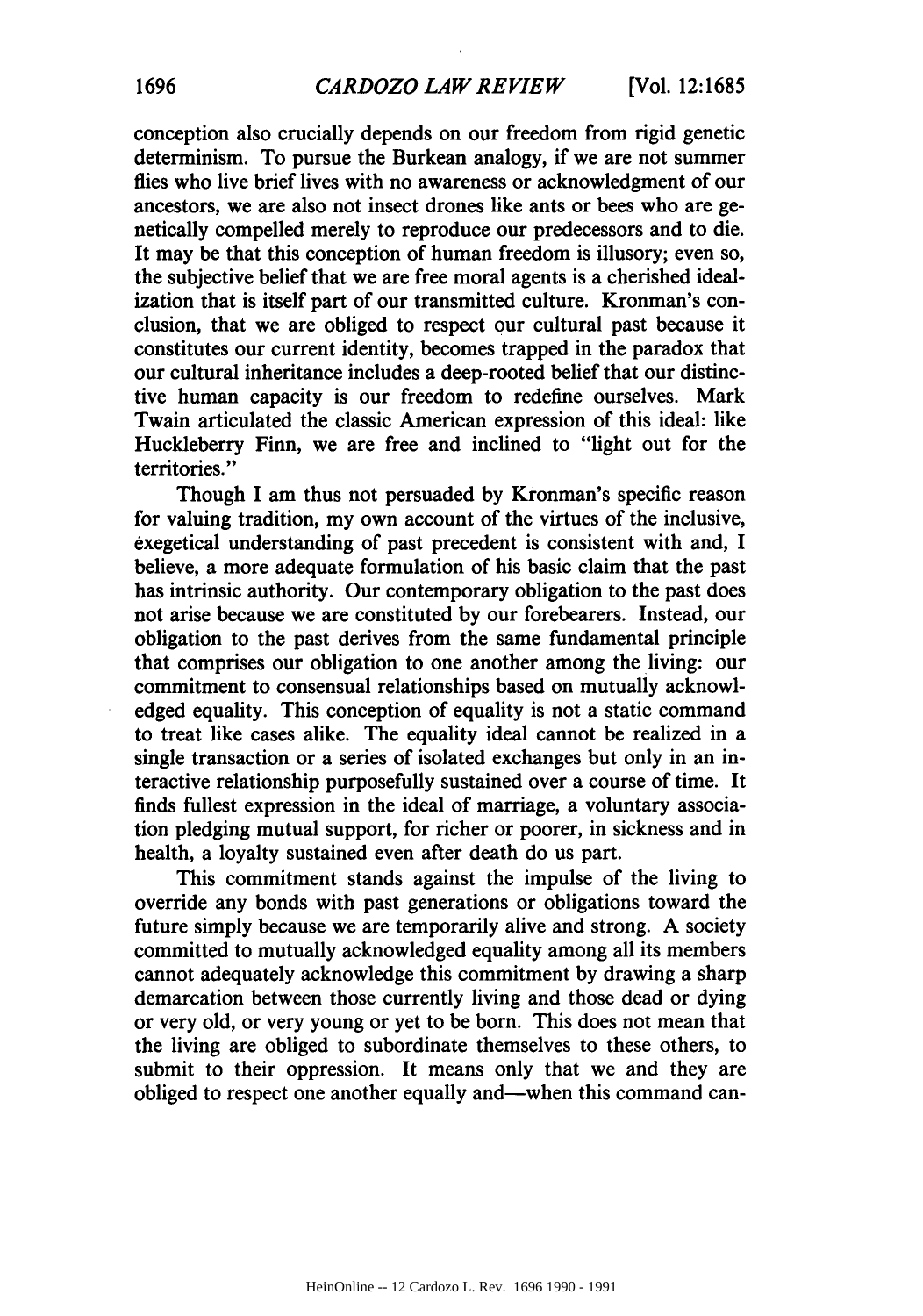not be fully honored because our needs and theirs are diametrically opposed-to seek ways for the greatest possible accommodation.

Commitment to a consensual egalitarian conception of social relations thus requires loyalty, though not subservience, to the past. Justice Scalia's devaluation of the past, in contrast, follows from the root principle of his jurisprudence-that the strong are entitled to rule. All of us should remember, however, the fate prophesied for those who live by the sword.